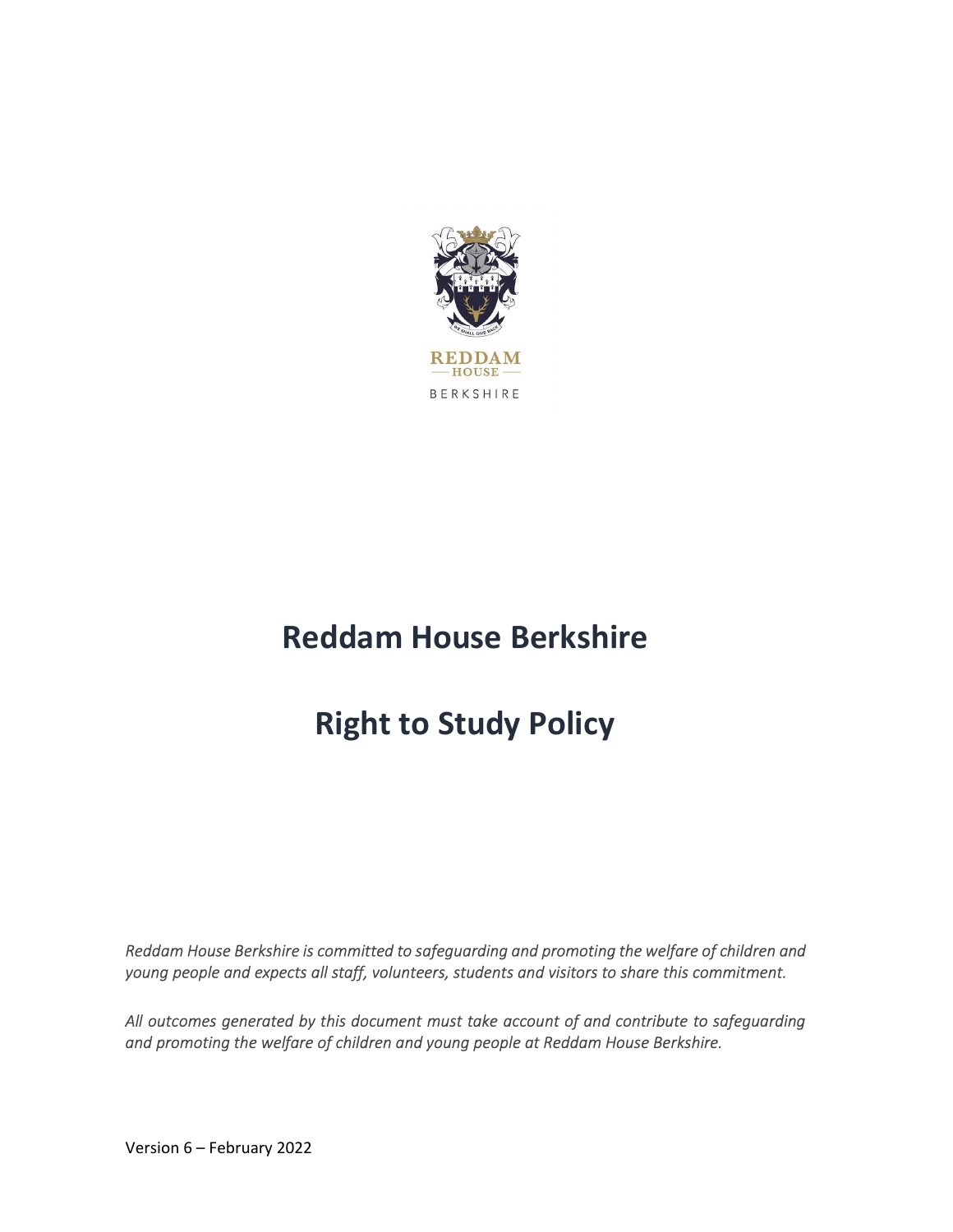## Contents

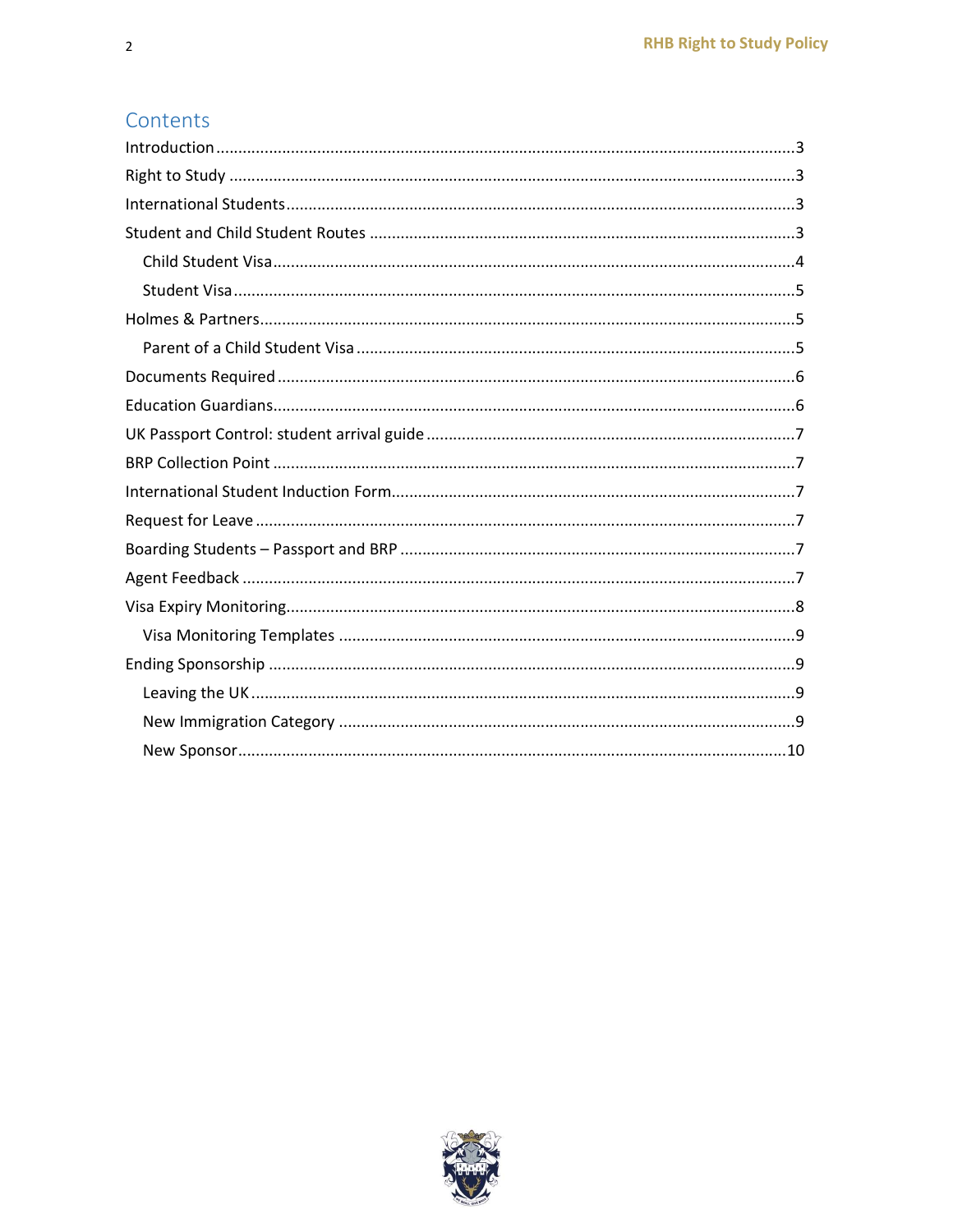#### Introduction

Reddam House Berkshire is a co-educational independent day and boarding school for students from ages 3 months to 18 years.

Our Admissions policy which includes details of the assessment process and further information for overseas applicants can be found on our website: www.reddamhouse.org.uk/aboutus/policies.

## Right to Study

We require a copy of a prospective student's passport and visa (if applicable) to confirm their right to study in the UK. Please check the link to see whether you need a visa to study in the UK: www.gov.uk/check-uk-visa

#### International Students

The School will assess the visa needs of each student but there is also a facility for early notice to be provided by the parents in the online application form if they are aware their child will require sponsorship. The School is a registered Student Sponsor (via the Home Office's UK Visa and Immigration (UKVI) unit). The School reserves full discretion over any decision whether to sponsor the child. The School has a limited number of CAS available each year and priority is given to boarding students, however, we may have a small number of CAS for day students.

We welcome overseas students who can study at Reddam House Berkshire as a boarder if they have a relative or guardian living in the UK with whom they can stay for some weekends. However, parents of overseas students should appreciate that Reddam House Berkshire expects overseas students to finish a complete course of study such as Years 9-11, or Years 12-13. The school does offer some short-term study programmes depending on the academic level of the student and the year group the student will join.

In order to cope with the academic and social demands of Reddam House Berkshire students must be fluent English speakers.  Normally students should have been educated in the English medium for at least 3 years before coming to the school.  English is assessed as part of our admissions process. Tuition in English as an Additional Language (EAL) can be arranged at the parent's expense.

## Student and Child Student Routes

Reddam House Sponsor Licence Number: WN6KKG350

Full up-to-date information for the UKVI (United Kingdom Visas and Immigration)/Home Office may be found at www.gov.uk/apply-uk-visa

Guidance on UK Visas and Immigration's policy for Student and Child Student route applications to stay or come to the UK should be read in full before you apply for a visa. www.gov.uk/government/publications/points-based-system-student-route

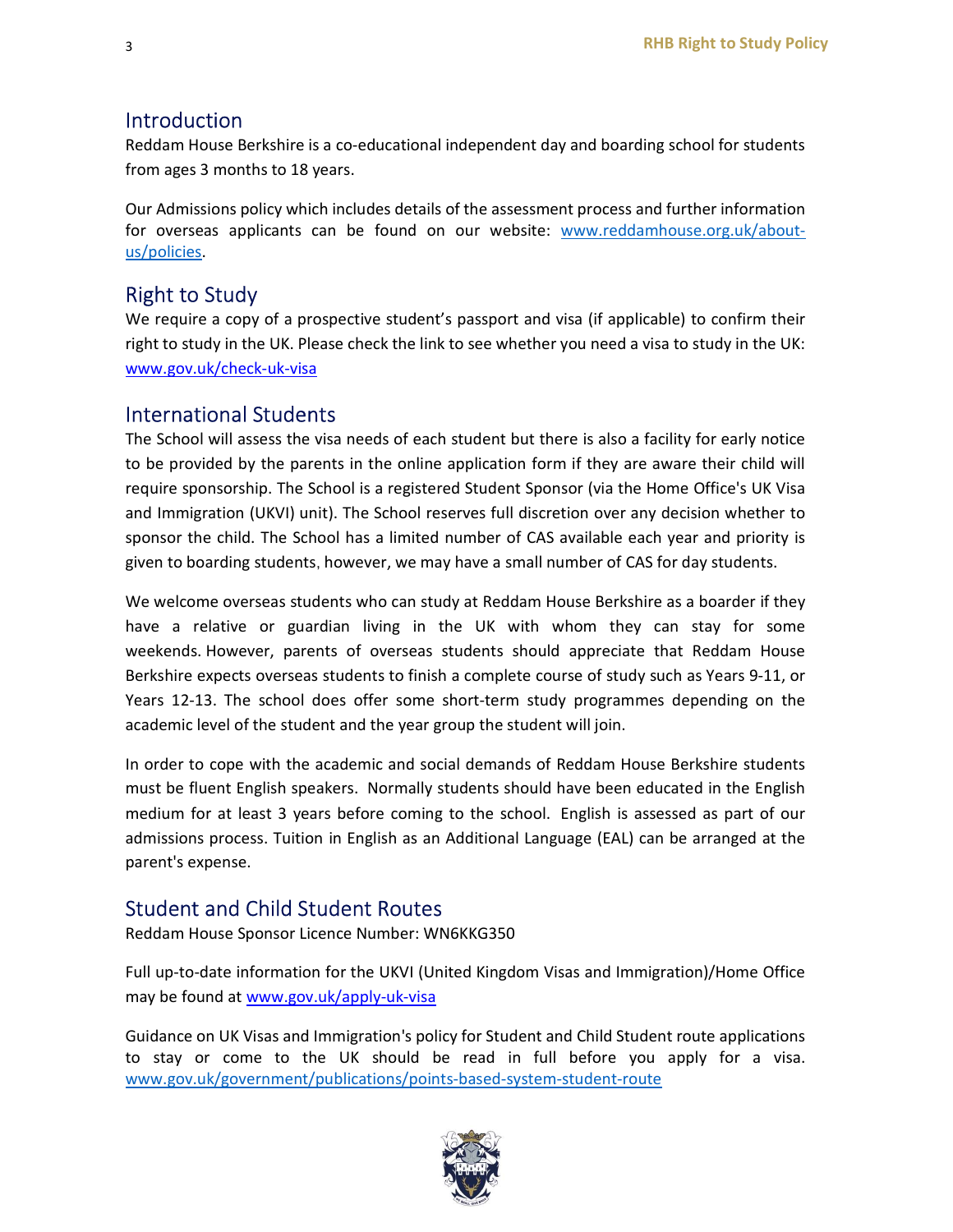The School will make all reasonable efforts to assist students and parents to comply with the UK Government's requirements on visa entry for students who wish to come to the UK to study. However, responsibility for making a visa application to allow their child to attend Reddam House School rests with the parents. The School cannot assist with resolving visa related issues other than those under Student or Child Student routes (or any subsequent scheme) either for a current student or for a student who is proposed to be admitted.

The School generally will issue a Child Student CAS (Confirmation of Acceptance for Study) and may issue a Student CAS in exceptional circumstances.

- Reddam House has a Sponsor Licence with UKVI.
- All applications must be supported by entrance assessments (Year 4+ entry), a report from a student's current school and an interview (Year 7+ entry).
- The School is required to take copies of a student's passport and visa on the first day of term or the first day that a student arrives at the School.
- The School must be notified if the student has obtained a new passport.
- The School must keep independent visa files on each international student. These may be inspected by the UKVI at any time.
- Unauthorised absence of more than 10 continuous days must be reported to UKVI.
- When a student leaves the School before the scheduled end of course date, this will be reported to the UKVI. We are not required to report to UKVI that a student has finished their course (e.g. at the end of Year 11 or 13) and the student may have a certain amount of time to stay in the UK after their course has finished and before their visa expires.
- A student cannot make their Student or Child Student application more than 6 months before the start of their course when applying from outside the UK or 3 months when applying from inside the UK. In both cases no later than 6 months after being sent the CAS.
- If a Child Student turns 18 years old, they can carry on with their course until their permission to stay ends. If they want to do further study in the UK, they will have to apply under another category, for example Student route.

#### Child Student Visa

You can apply for the Child Student visa if you are aged between 4 and 17 and you want to study at an independent school in the UK. You must also:

- have a place on a course
- have the consent of your parent or guardian
- have enough money to cover your course fees and living costs
- meet the eligibility requirements

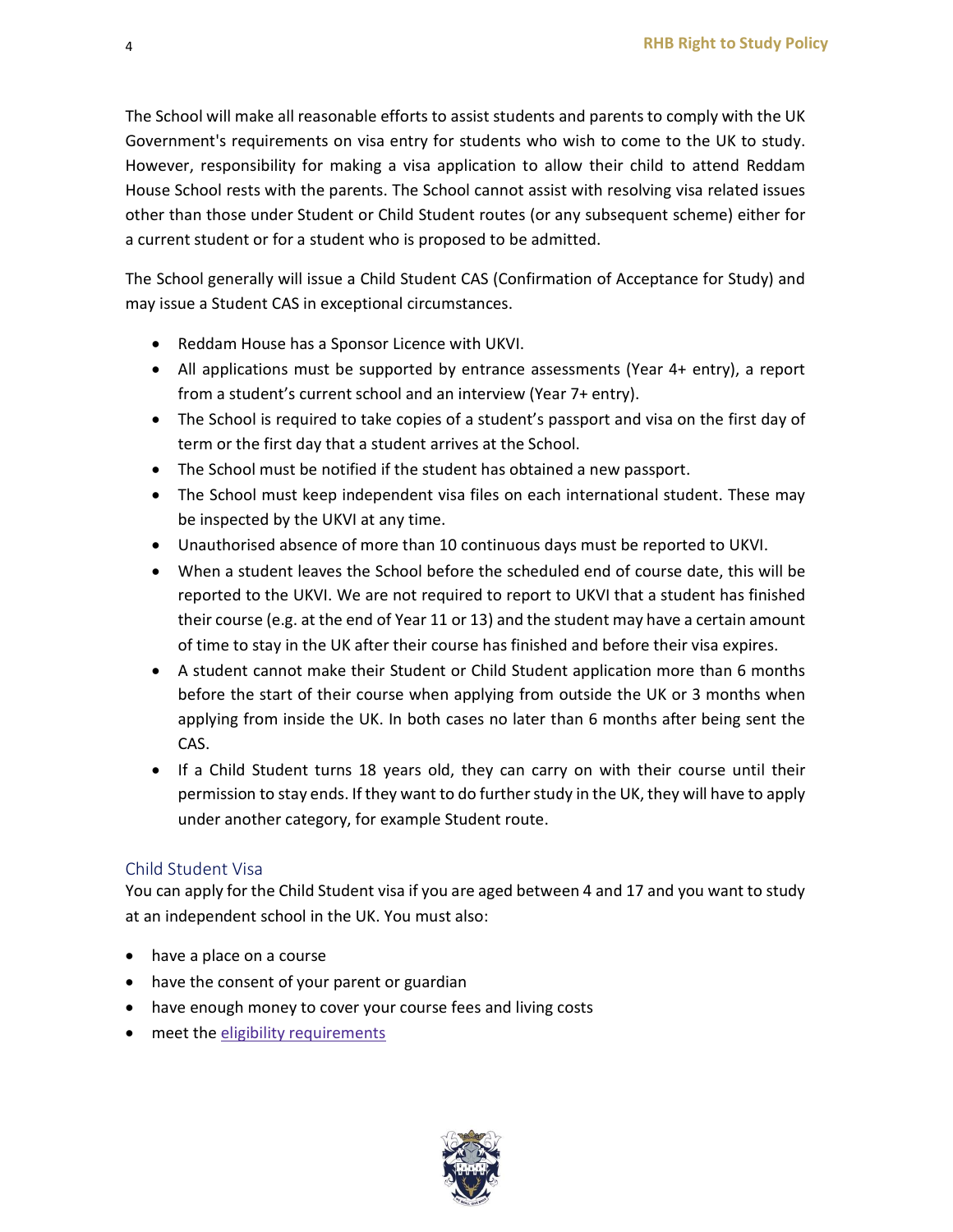#### Student Visa

The School may issue a Student CAS to a student aged 16 or over in exceptional circumstances, however, this would usually be reserved for students over the age of 18 when applying for their visa who are unable to apply for a Child Student visa.

#### Holmes & Partners

Reddam House holds a Student Sponsor license that allows us to sponsor international students to come and study in the UK. With this comes a wide range of sponsor duties and regulatory obligations that incur significant costs to the school extending well beyond the student visa application process. International students are hugely important to the school community at Reddam, so we are taking steps to ensure our Student Sponsor license is protected and we can focus more on our true priorities as educators.

UK Visas and Immigration inspect sponsors on a regular basis and Reddam House must be able to demonstrate full compliance in order to continue to sponsor international students. Refusals of Student or Child Student routes applications also count against the school, so there is a vested interest in ensuring all compliance duties and student applications are supported by expert knowledge and guidance. The UKVI compliance regime is also becoming increasingly punitive and a loss of the Student Sponsor license would be highly detrimental to both the school and your child's study in the UK.

For these reasons we have instructed Holmes & Partners to process all Student and Child Student applications for students attending Reddam House and to and act as the custodians of the school's Student Sponsor license. This provides reassurance that the visa application process will not cause students unnecessary difficulty, and that the school is well placed to meet its legal obligations as a sponsor. We would ask you to kindly work with the account management team at Holmes & Partners who will discuss your child's application and visa requirements.

#### Parent of a Child Student Visa

Parents who wish to accompany their children to the UK can apply to do so under the Parent of a Child Student visa. Children under the age of 12 can be accompanied by one parent, who will be responsible for the care of the child within the UK. Children aged 12 and over are only able to reside with their parent if that parent holds a Parent of a Child Student permission issued on the basis of a younger sibling who has permission as a Child Student.

Holmes & Partners will also need process the Parent of a Child Student application, as this can affect the outcome of your child's Child Student application. For a Parent of a Child Student application Holmes & Partners charge £695 + VAT (correct at time of writing) and will require to invoice the parent with this. Please note, this charge is in addition to the application fee and health surcharge.

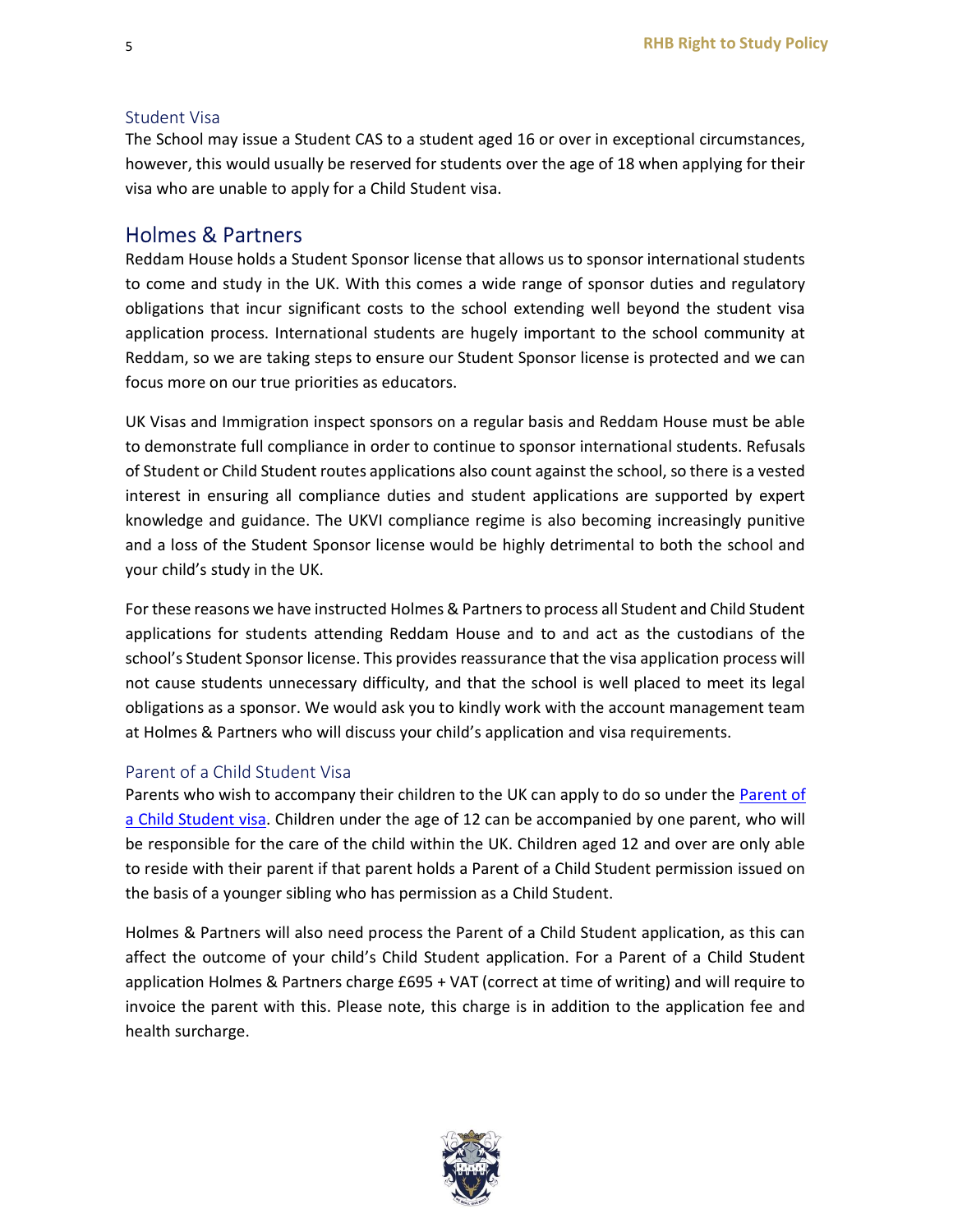## Documents Required

The following are required in advance of assigning a CAS.

- Application
- Passport
- Birth certificate
- Entrance assessments (Year 4+ entry)
- School report
- Interview (Year 7+ entry)
- Offer letter
- Acceptance Form & deposit (1 term)
- Pre-CAS questionnaire issued by Holmes & Partners
- Letter of parental consent issued by Holmes & Partners
- Fees in advance (2 terms) plus CAS fee (£21)
- Evidence of remaining fees for the first year (if applicable)
- Evidence of maintenance requirements (non-boarding students only)

Where a document is not in English, the document must be accompanied by a full translation that can be independently verified by the Home Office. The translation must contain confirmation from the translator/translation company that it is an accurate translation of the document, the date of the translation, the translator/an authorised official of the translation company's full name and signature, and the translator/translation company's contact details.

Holmes & Partners will produce a draft CAS which will be sent to the parent and/or agent to check the details and confirm correct prior to assignment. The application is made on-line and a CAS number will be issued to parents and/or agent. A CAS number is valid for 6 months but may not be used more than 6 months when applying from outside the UK or 3 months when applying from inside the UK before the course begins. The CAS number and offer letter will be issued by the School for parents to apply for a visa.

If a visa application is refused, a copy of the refusal letter must be sent to the School prior to the issue of a new CAS.

In line with our duties as a Student sponsor, we reserve the right to withdraw or refuse to issue a CAS.

#### Education Guardians

Parents of students who are resident outside the UK must appoint an Education Guardian for the student who is based in the UK and should be no more than 2 hours away from the School. This guardian can be a relative, family friend or a professional guardian. The Association for the Education and Guardianship of International Students (AEGIS) or Boarding Schools' Association (BSA) can provide details of accredited guardianship organisations if required.

Parents must provide details of their child's Education Guardian prior to arrival at School via the Education Guardianship Form provided in the welcome pack.

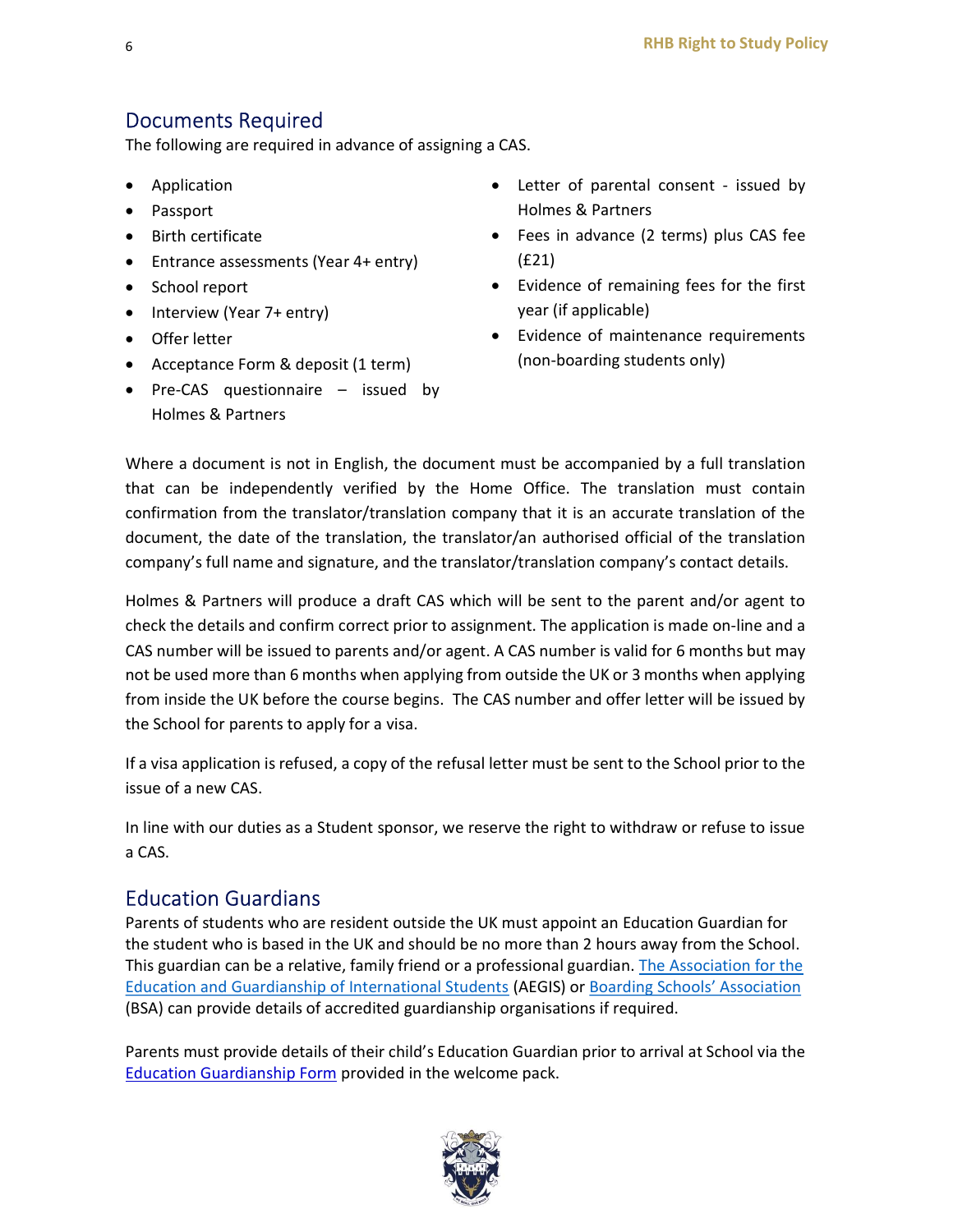## UK Passport Control: student arrival guide

Guidance to help students understand what they need to do to make their journey through the UK border easier www.gov.uk/government/publications/student-arrivals-10-top-tips

#### BRP Collection Point

Holmes & Partners are registered as an Alternative Collection Location (ACL), please use ACL code 2LR442 so that the BRP card is delivered to their office where they can check it for errors before sending it to the school for the student to collect it.

## International Student Induction Form

Once you have been granted leave to remain within the Child Student or Student category, Holmes & Partners will provide an information sheet which confirms the conditions of your stay in the UK and your main ongoing responsibilities to the Home Office.

## Request for Leave

Unauthorised absence of more than 10 continuous days must be reported to UKVI. This includes students who arrive late at the beginning of term or leave early at the end of term. Parents are requested to adhere to the term dates when booking international flights.

Leave of absence needs to be requested in advance via our Junior admin team (Reception to Year 6) or reception (Years 7-13) who will send a Student Leave of Absence form to complete.

- Junior School (Reception to Year 6) email junioradmin@reddamhouse.org.uk
- Middle & Senior School (Years 7-13) email reception@reddamhouse.org.uk

The Student Leave of Absence form should be completed in advance of the proposed period of absence by the parent/guardian with whom the child normally resides. In line with Government and local Authority guidance, all leave requests will be dealt with at the discretion of the Head of School. The period of attendance will also be taken into account. Your leave request will either be authorised or not authorised by the Head of School and you will be notified of the outcome.

#### Boarding Students – Passport and BRP

It is the school's policy that all passports and BRPs for international boarding students will be kept for safekeeping in the safe in the boarding house. Students can access these documents by requesting from a member of the boarding staff and signed out and once returned signed back in.

#### Agent Feedback

If you used an agent during the application process, please provide feedback for your agent:

- Did the agent provide all the information you needed in relation to the school?
- Did the agent provide assistance with your visa application?
- Would you recommend the agent to other students considering Reddam House?
- Is there anything the agent could have done better?
- Is there anything the agent did particularly well?

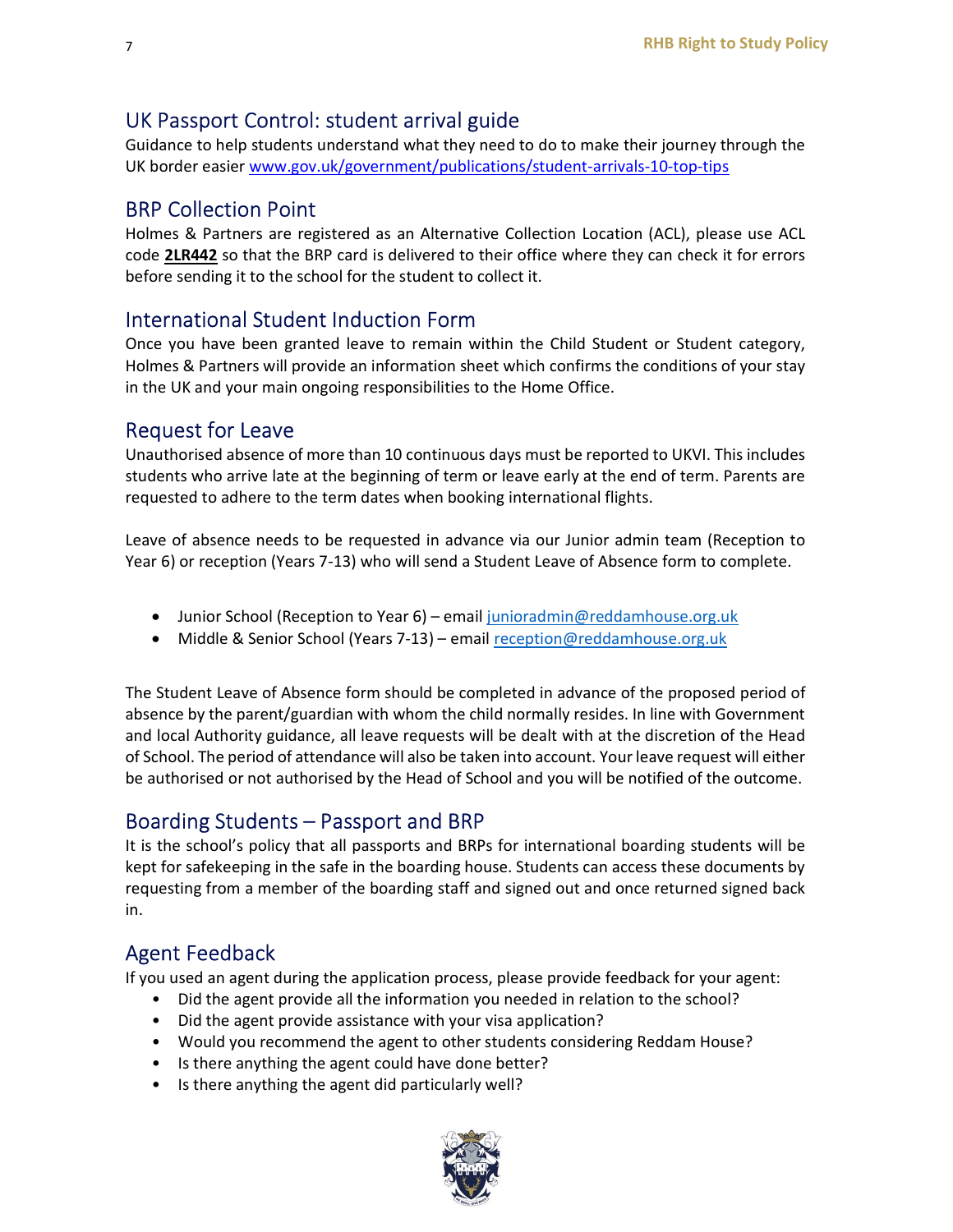

## Visa Expiry Monitoring

International students are required to bring their original passport and visa (if applicable) to school on their first day of school. If the BRP has not been collected this should be brought in as soon as possible following collection.

The passport must be checked to ensure the date of the student's entry to the UK is within the validity dates of their Entry Vignette (this is evidenced by the Immigration Officer's entry stamp in the passport). If the Immigration Officers stamp is on a page other than the page with the Entry Vignette, a copy of this page must also be made. If a student has arrived and entered the UK using the e-gates evidence of their flight itinerary must be provided.

The Admissions Officer (Reception to Year 12) or ELS Administrator (ELS) will make copies of the passport and visa for the student's file and add the details to iSAMS (Reception to Year 12) or Connect (ELS) in order to monitor passport and visa expiry dates. We also make copies of the main visa holder's documents for dependant visas or Parent of Child Student visa.

A task will be added to MS Planner with a reminder to contact parents 3 months and 1 month before visa and passport expiry dates to request a copy of new the documents once obtained. Connect will notify the ELS Administrator of expiry dates.

Templates (see below) to send to parents at 3 months and 1 month prior to expiry, following this diary weekly call to contact for update. The child's place at the school will be withdrawn if they no longer have the Right to Study in the UK.

Once the new document(s) has been obtained copies are added to student file, iSAMS/Connect updated with the new expiry date and task added to MS Planner.

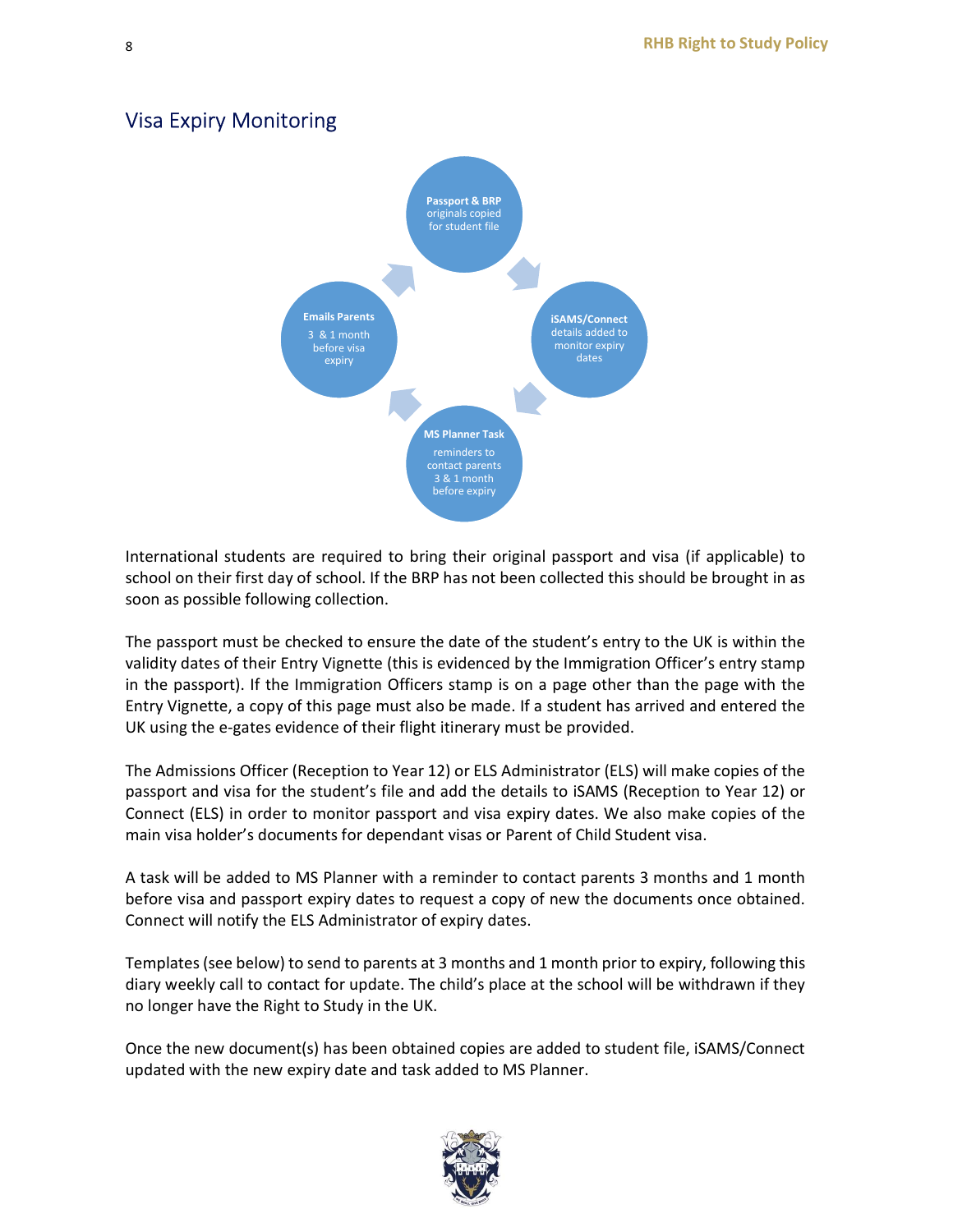Visa Monitoring Templates

Visa expiry - 3 months

Dear {{parent.txtlettersalutation}}

Our records indicate that {{pupil.txtforename}}'s visa/Biometric Residence Permit (BRP) / passport is expiring on DATE. Once you have the new BRP / passport please arrange for the original to be brought to main reception so we can make copies for our records. If {{pupil.txtforename}} holds a dependant's visa we will also need to see the main visa holder's documents.

Thank you in advance for your co-operation.

Visa expiry - 1 month Dear {{parent.txtlettersalutation}}

As indicated in my previous email, our records indicate that {{pupil.txtforename}}'s visa/Biometric Residence Permit (BRP) / passport is expiring on DATE. Once you have the new BRP /passport please arrange for the original to be brought to main reception so we can make copies for our records. If {{pupil.txtforename}} holds a dependant's visa we will also need to see the main visa holder's documents.

If you have submitted a visa application and you are waiting for a decision, please provide evidence of your submitted application.

Thank you in advance for your co-operation.

## Ending Sponsorship

We are required to collect this data from you if we stop sponsoring your Child Student or Student visa before your scheduled course end date. If you do not provide this data, you will continue to receive visa chase emails. You do not need to submit evidence if you complete your course by your scheduled course end date.

#### Leaving the UK

We will require proof of your departure from the UK, for example:

- Flight Ticket Scan/Photo/E-Ticket.
- Your Boarding pass Scan/Photo/E-Pass.
- Entry stamp on passport confirming re-entry to your home country.

Please ensure that your proof clearly identifies that you are the passenger.

#### New Immigration Category

For students moving to a new immigration category we will require a copy of your new BRP for our records.